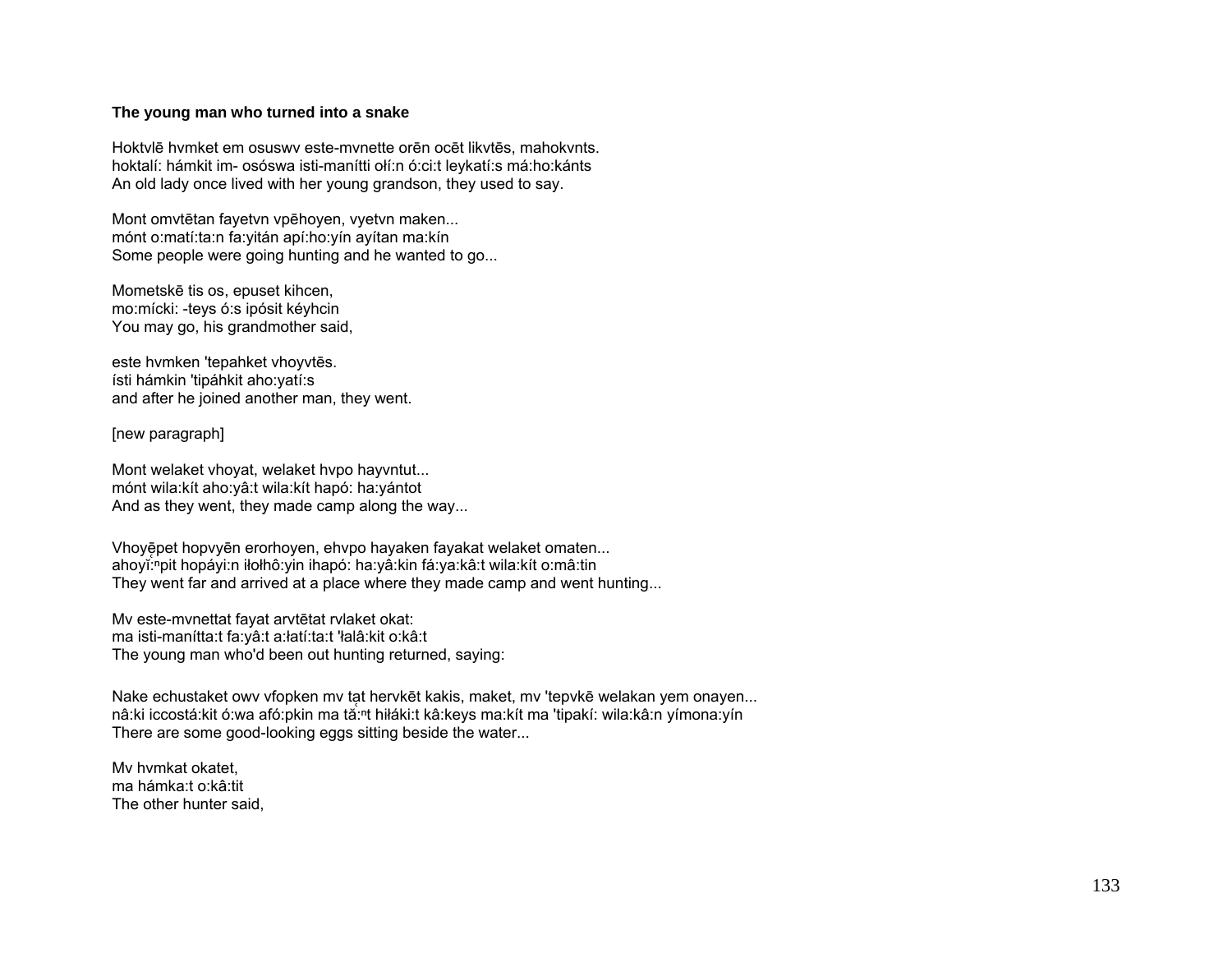Kos! Celahyēskos. kós ciláhyí:skó:s No! One must not touch them.

Nake herekis omēs, kicet, em vsēhvtēs. nâ:ki hiłíkeys o:mí:s keycít im- ási:hatí:s It may be something bad, he said, and forbade him.

[new paragraph]

Momen hvtvm ayat, aret rvlaket omat, mo:mín hatâm â:ya:t a:łít 'łalâ:kit o:mâ:t Then again he went, and on returning, told him,

Hvtvm rvrot mv hervkēt 'tokeceskvn vtēhken hecit omis maket hvtvm yem onayen... hatâm łałót ma hiłáki:t 'tokicískan atî:hkin hî:ceyt o:méys ma:kít hatâm yímona:yín This time I saw some good fish in a stump...

Mvo nake herekis omēs. maó nâ:ki hiłíkeys o:mí:s That too may be something bad.

Celahyēskos, kicet em vsēhē monket omen welakvtēs. ciláhyí:skó:s keycít im- ási:hí: mônkit o:mín wila:katí:s Do not touch them, [the other hunter] said, still forbidding him.

Mv nake hēcē makat celayekatēs. ma nâ:ki hi:cí: ma:kâ:t cilá:yiká:ti:s He did not touch what he had seen and described.

## [new paragraph]

Mon welaket omvtētan, mvn nake ocakan hecēpet vrēpet emonkvtēs. mó:n wila:kít ô:mati:ta:n mán nâ:ki o:câ:ka:n hici:pít ałi:pít imônkati:s And as they went about, he kept looking at those things he had seen.

Mont mv nake pvpetvn eyacētatēs. mónt ma nâ:ki papítan iyá:ci:tá:ti:s And he wanted to eat them.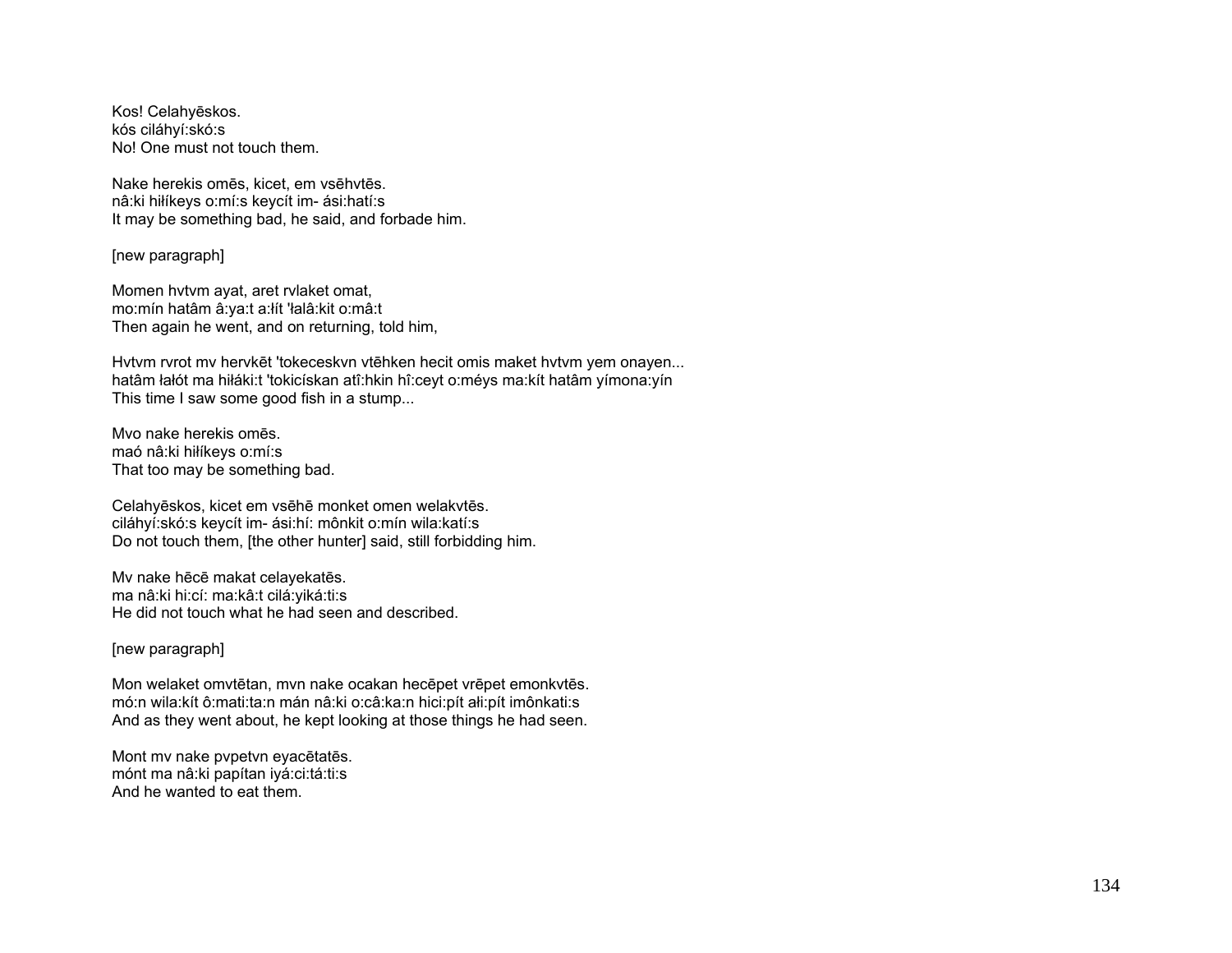Mont omis mv hvmkat em vsēhat omēcicēn celayekot. mónt o:mêys ma hámka:t im- ási:hâ:t omi:céyci:n cilá:yikot Yet because of the other's warning, he did not touch them.

Vrusē hayet, Estomēt ont on omat pahpin hoyvnekvs komvtēs. <sup>a</sup>łósi: ha:yít istó:mi:t ônt ó:n o:mâ:t páhpeyn hoyánikas ko:matí:s He was all right for a while until he thought, I'm going to eat it and see how it is.

Mont mv hvmkat 'mona̜yesekot mv nake echustake hvmken esehpet eresvtehpet, hvmken pvpēpvtēs, hvmkat kerrekon. mónt ma hámka:t monă:<sup>ⁿ</sup>yisikot ma nâ:ki iccostá:ki hámkin isíhpit iłisatíhpit hámkin papi:patí:s hámka:t kíłłiko:n So without telling the other [hunter], he took one egg, brought it back, and ate it without the other knowing.

[new paragraph]

Mon pvpehpof, em onayvtēs. mó:n papíhpo:f imóna:yatí:s After he ate it, he told him.

Mon mv hvmkat okat: mó:n ma hámka:t o:kâ:t Then the other [hunter] said:

Nake herekis omēton o̜kvyvnkan papet ontskes kicet omis pvpēpekv aren takkaket omvtētan, nâ:ki hiłíkeys o:mí:ton ŏ:<sup>ⁿ</sup>kayankâ:n pâ:pit ónckis keycít o:mêys papí:pika a:łín takkâ:kit ô:mati:ta:n I told you it may be bad but you've eaten it, and since he had already eaten it, they just sat around,

yomuckētt omen wakhokvtēs. yomóckí:tt o:mín wákho:katí:s and as it was dark, they went to bed.

[new paragraph]

Mon nochoyēpvtētan, vhonēcan, naket nak makē 'sem mont vhonēcvtēs. mó:n nochoyî:pati:ta:n ahóni:câ:n nâ:kit nâ:k mă:nki: sim- mônt ahóni:catí:s After they fell asleep, one awoke thinking he was hearing something.

Mont vhonecēt takwakkof, kotetēcket takwakket omacoken pohet... mónt ahonicí:t takwâ:kko:f kotitĭ:nckit takwâ:kkit o:macókin pô:hit As he lay there awake he heard the other lying there making squeaky sounds...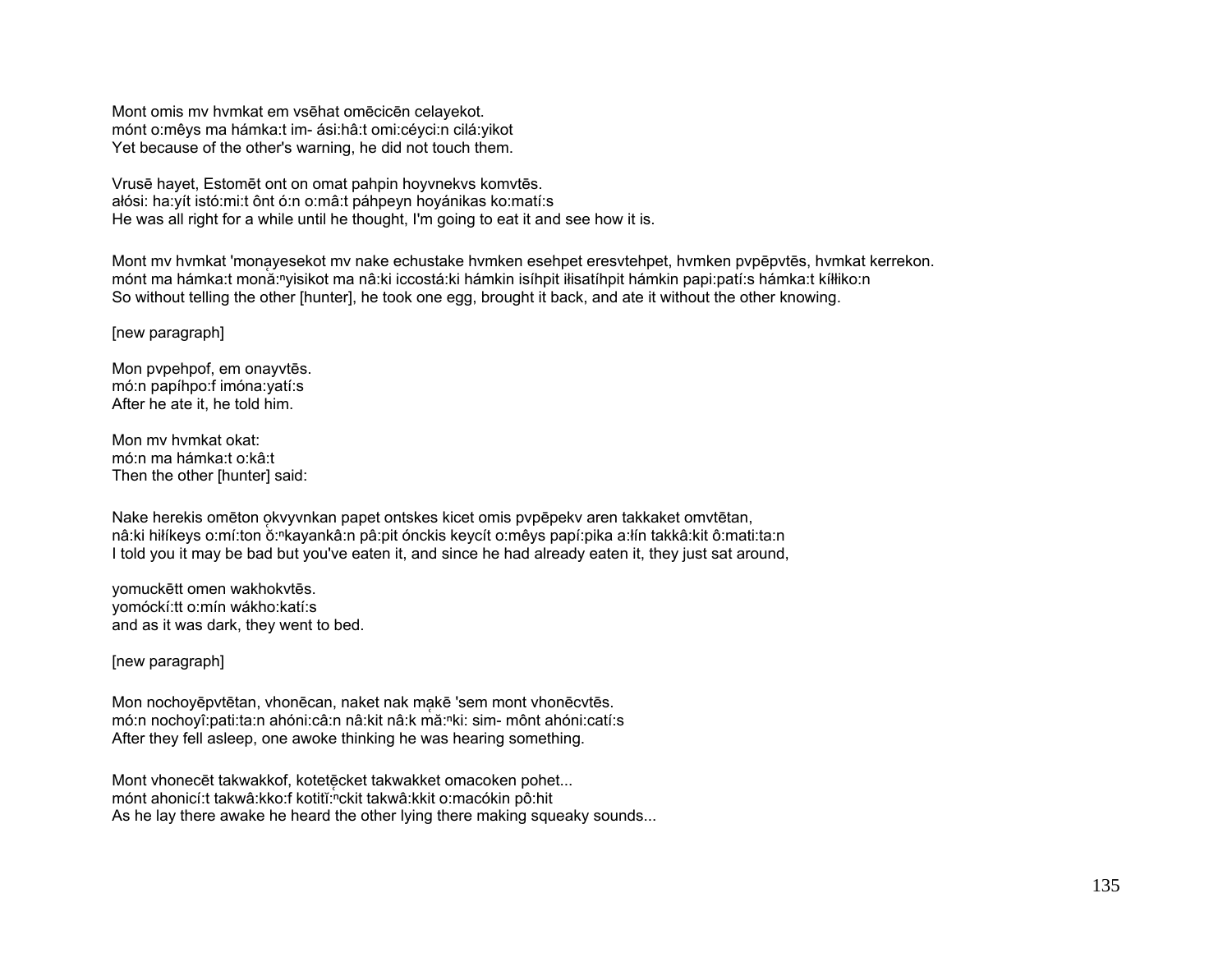Mv hvmkat takwakken mv nak makē okē wakkat okatet, Alihket cvhecvs, ma hámka:t takwâ:kkin ma nâ:k ma:kí: o:kí: wâ:kka:t o:kâ:tit a:léyhkit cahícas The one lying there making the noises said, Get up and look at me,

naket cvstomet on omat, kicet omen, nâ:kit castô:mit ó:n o:mâ:t keycít o:mín see what is happening to me, he said,

alihket oh-ahyet hēcan, entis nvrkvtēkat cettot hocackētt takwakket okēpen hēcvtēs. a:léyhkit ohháhyit hi:câ:n ínteys nałkatî:ka:t cíttot hoca:ckî:tt takwâ:kkit oki:pín hi:catí:s and the other one got up and went to see, and he saw that he had already become a snake up to his stomach.

[new paragraph]

Mohmet okat, móhmit o:kâ:t Then he said,

Mvn nake momis omēton okvyvnkekv, mán nâ:ki mô:meys o:mí:ton o:kayánkika I tried to tell you that it might be bad,

nake tayeko mahēt ecohcakket omes cē, kicvtēs. nâ:ki tá:yiko: má:hi:t icohcâ:kkit o:mís cî: keycatí:s and now something really bad has caught up with you, he said.

Momen okat, Momis hoyvnēpet omētis os, maket takwakken nocēpvtēs. mo:mín o:kâ:t mô:meys hoyanî:pit o:mí:teys ó:s ma:kít takwâ:kkin noci:patí:s It has come to pass, [the snake-man] lay on the floor while [the other hunter] went to sleep.

[new paragraph]

Momen hvyatkan yi em ena tat omvlkyt cettot hakep[ē] pokēpen: mo:mín haya:tkâ:n yêy im- iná: -ta:t omălⁿkat cíttot ha:kipí: po:kî:pin And in the morning his whole body had turned into a snake:

ekv tylkuset vhosken hvyatkvtēs. iká tăl<sup>n</sup>kosit ahô:skin haya:tkatí:s only his head was still [human] when morning came.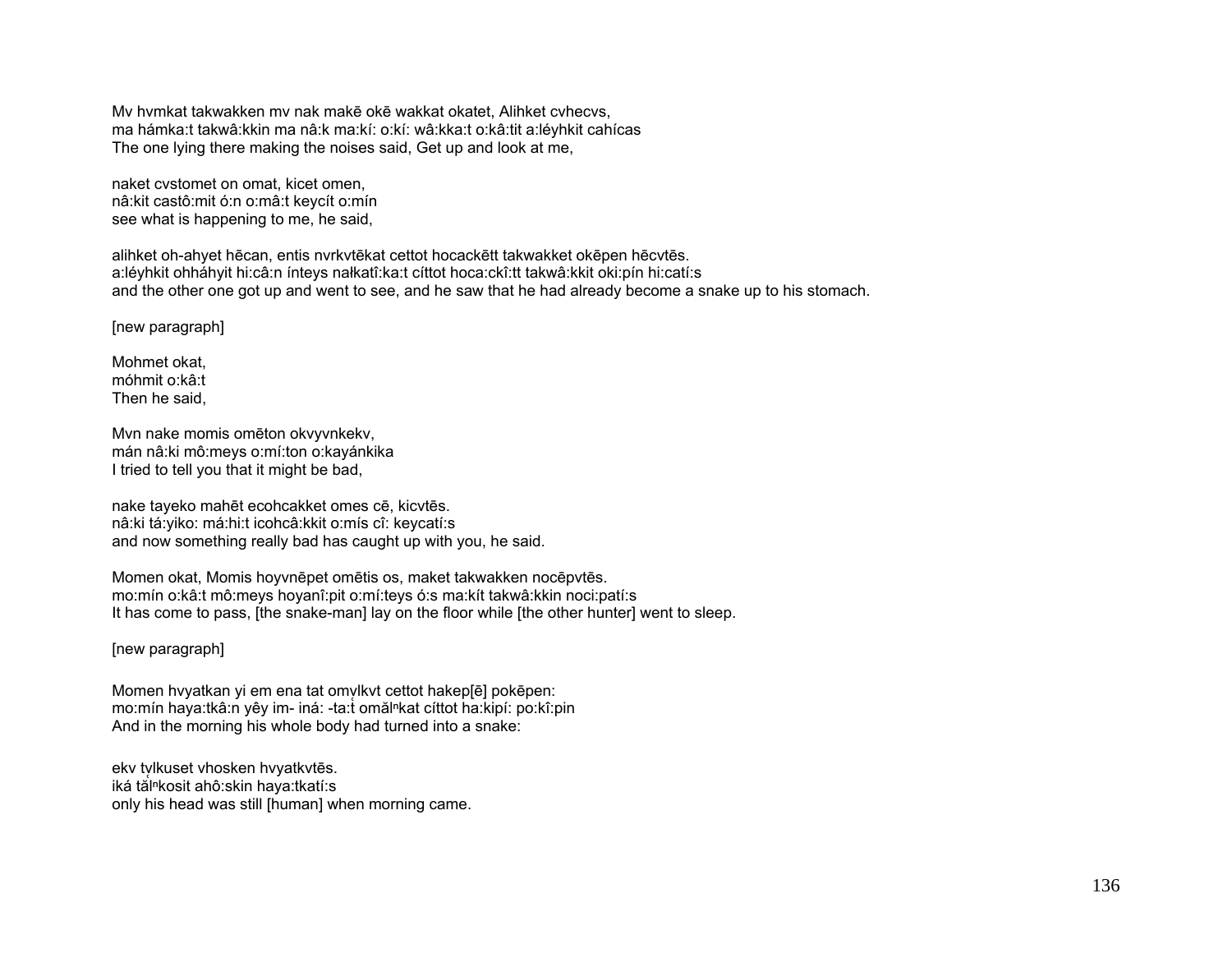Mont omis opunayusē monkvtēs. mónt o:mêys opóna:yosí: mônkati:s He could still talk a little, though.

Mont okatet, mv 'tepakvtēn oket, mónt o:kâ:tit ma 'tipâ:kati:n o:kít And he told his partner,

Heyv hiyomē nake cvmomat cvwihket yefulkepetskvrēs. hiyá heyyó:mi: nâ:ki camô:ma:t cawéyhkit 'yifolkipíckáłi:s Since this thing has happened to me, you must leave me and go back.

Momis hvte vyeko monket cayvpahyet, ēkvnv enrakkē 'metetayen, poloksēn escvfulotiket, ētusēn vyepetskvrēs. mô:meys hatí ayíko: mônkit ca:yapáhyit i:kaná in- łakkí: 'mititâ:yin polóksi:n iscafolotêykit í:tosi:n ayípíckáłi:s But before going, take me to a roomy spot, take me around in a circle, and move to another area.

Momen vm ehaketsken uewvn akcēyehpin vyepvccvs. mo:mín amihâ:kíckin óywan akci:yíhpeyn ayípáccas And wait for me until I go into the water, then leave.

Momis mv momē cvmomēcetskat vyeko monket roretskvrēs. mô:meys ma mó:mi: camó:mi:cícka:t ayíko: mônkit łółíckáłi:s But before you leave, you must come back.

Estohakēs? kontsken omat, mv ēkvnv ercvwiketskat erorvccvs, kicvtēs. istóha:kí:s kónckin o:mâ:t ma i:kaná iłcawêykícka:t iłółáccas keycatí:s If you want to know how I am, you can come to the place where you left me, he said.

[new paragraph]

Mohmen mvn okekv, ena omvlkvt cetto-capko hakē pokehpen, móhmin mán o:kiká iná: omălʰkat citto-cá:pko há:ki: po:kíhpin Then the unavoidable happened as his whole body became a long snake,

momusen ēyvpahyet 'sayat eto-vlkat 'sayet, mô:mosin i:yapáhyit sa:yâ:t ito-álka:t sa:yít and then [the other] took him into the woods,

mvn kicet okekv, 'sayet, eresfulotiket es poloksicat, mán kêycit o:kiká sa:yít iłisfolotêykit is- polókseycâ:t as he had been instructed, and where he dragged him around in a circle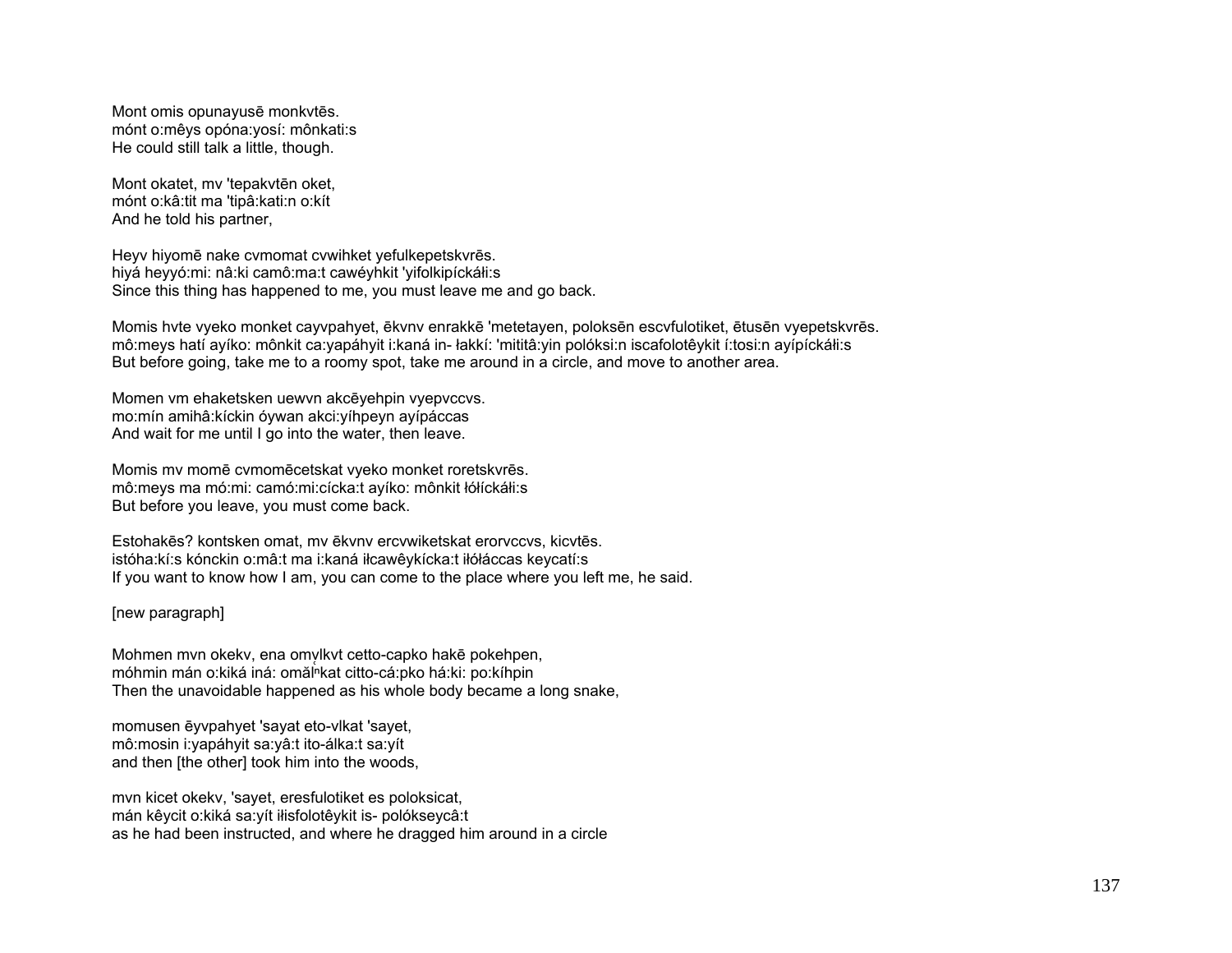ēkvny lypytkēt omet, naket momē ocvrē tokot eto-vikēt omvtētat, i:kaná lapátki:t ô:mit nâ:kit mó:mi: ó:cáłi: tó:ko:t ito-álki:t ô:mati:ta:t in the woods, it didn't appear there could be anything but forest,

my 'sayē resfulotkat vtēkat, uewyt estymahē hakehpen, ma sa:yí: łísfolo:tkâ:t atî:ka:t óywat istamă:<sup>n</sup>hi: ha:kíhpin wherever he had taken him and dragged him around became a great body of water,

my eto sasytēto 'stomis aktultoken, naket akseko hakehpet uewy sēhoneckē estymahet likehpen... ma itó sâ:sati:to stô:meys aktólto:kín nâ:kit áksiko: ha:kíhpit óywa si:honícki: istamá:hit leykíhpin and the trees and everything that had been there fell into the water and disappeared, and the great body of water became supernatural...

Aret eravtēpvtet, Estomvranen okat omat rahehcit vyehpvyē tat omis, kohmet... a: it it a: ati: patit istó: mała: nín o: kátt o: mâ: t ła: hí hce vt a víh pa vi: - ta: t o: mé vs kóhmit As he started back he thought, I'll go see what he meant would happen and then I should leave...

Ayet my uewy vtękusan erhueren, a:yít ma óywa atĭ:<sup>n</sup>kosa:n iłhôyłin He went to the water's edge and stood,

uewy tat 'stymahet omepen hecet hueren... óywa -ta:t stamă: "hit omî: pin hĭ: "cit hôyłin and saw that the body of water was very large...

My uewy aknyrkypy mahen uewy oksētkē rakkot osiyet, sēhoneckēt ocēt omis hueren... ma óywa aknałkapá má:hin óywa oksi:tkí: łákkot osêyyit si:honícki:t ó:ci:t ô:meys hôyłin Near the middle of the water, a great trough appeared, and he stood knowing the water was dangerous...

My este cetto hakytē ak-vrēpet omehpytet, my uewy nyrkypyn afynken hēcet hueren, ma ísti cítto ha:katí: ákkali:pít omíhpatit ma óywa nałkapán a:fânkin hî:cit hôylin He saw it was the man who had partially turned into a snake surfacing in the middle of the water.

aksumiken huerē monken. aksomêykin hóyłi: mônkin and as he stood there watching, [the snake] went under again

hvtvm vkuekusēt hvtvm vvfvnket omis. hatâm akóykosi:t hatâm 'yafânkit o:mêys and came up again not far from the first place.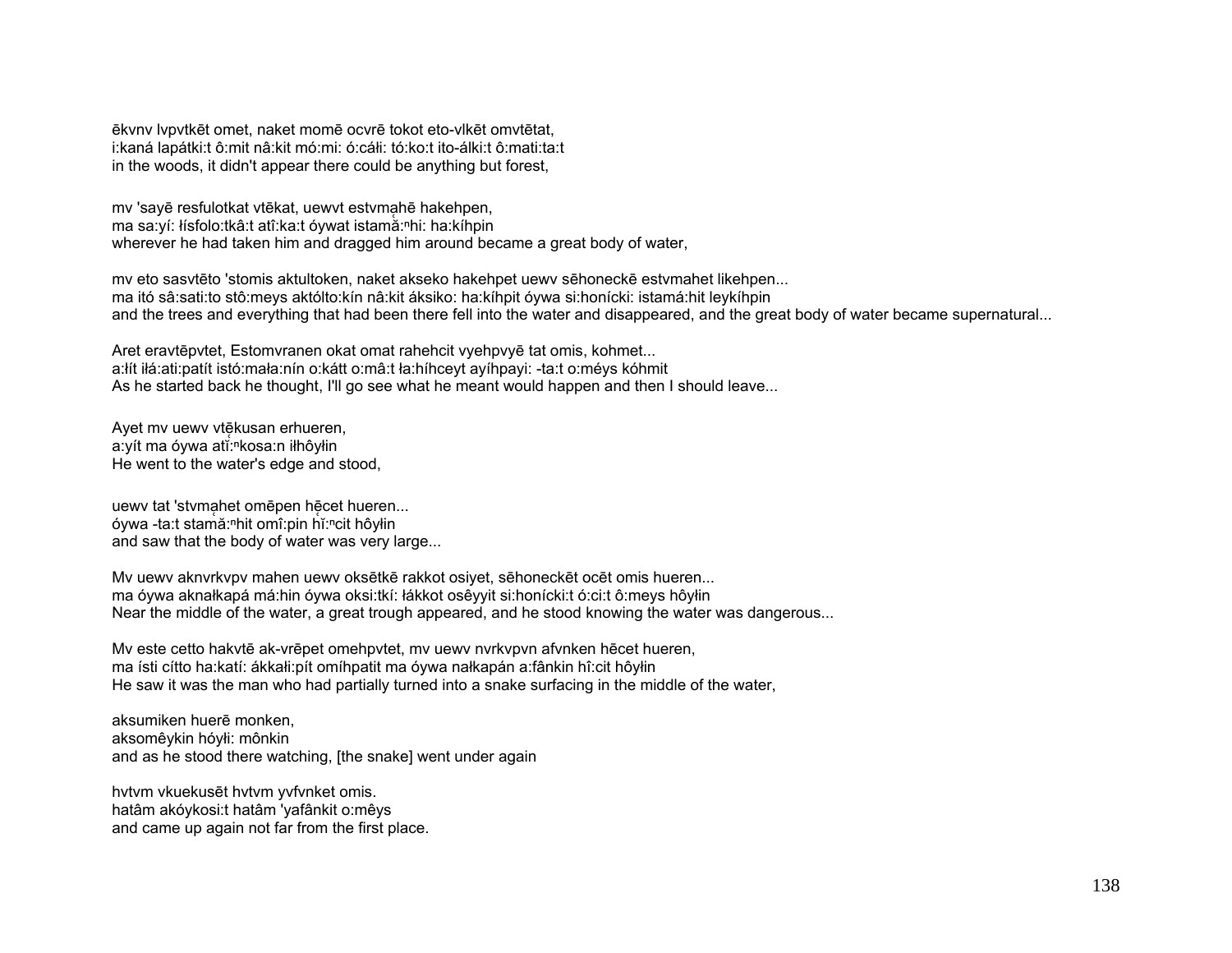Myt 'tepykeyē welakeyytēt omētis os komet hueren... mát 'tipakíyi: wila: kiyáti: tó: mi: teys ó: s kô: mit hôyłin We went around together, [the man] recalled, standing there...

Hytym aksumkat uewy yytēkyn yyfyniket omen... hatâm aksômka:t óywa 'yatí:kan 'yafanêykit o:mín Again [the snake] went under and came up along the edge of the water...

My onypyn hueret onky, aosiyet, ma onápan hôylit onká a:osêyyit Because [the man] was standing above him, he came up.

estymahet cetto-cypko hakētt omēpeky yewakket omis... istamă:<sup>n</sup>hit citto-cápko ha:kî:tt omi:piká and having become a great, long snake, he just lay there...

'Punyky tat ehosepē saset omis, 'punayusē monket omen, viwâ: kkit o: mêvs 'ponaká - ta: t ihosipí: sâ: sit o: mêvs póna: vosí: mônkit o: mín He had almost forgotten how to talk, but he could still talk a little,

my em etepykety em punayet okat: ma im- itipakíta ím- pona: yít o: kâ: t and that partner of his [the snake] talked to him:

Hiyomat vyepvranetskehaks? kicen... heyyô:ma:t ayípała:níckiha:ks keycín Are you leaving now? he asked...

Komit omvyis. Estomvranen oketskyt omat espokē cehehcit vyēpit omarēs, kohmit atit omis, kicen... kô:meyt o:mayêys istó:mała:nín o:kíckatt o:mâ:t ispo:kí: cihíhceyt ayi:péyt omá:łi:s kóhmeyt â:teyt o:méys keycín I thought about it. Whatever is going to happen, I came because I want to see you for the last time and then leave, he said...

Momett os, maket hykihket omis, momusen estonko tayuset uewy hayehpet likepen em punayytes. mo:mî:tt ó:s ma:kít hakeyhkít o:mêys mô:mosin istónko: tă:"yosit óywa ha:yíhpit leykî:pin ím- pona:yatí:s It has happened, [the snake] said as he cried, and unable to do anything, he talked to [the man] as he sat in the water he had created himself.

Em punayet okat, ím- pona: vít o: kâ: t He talked with him, saying,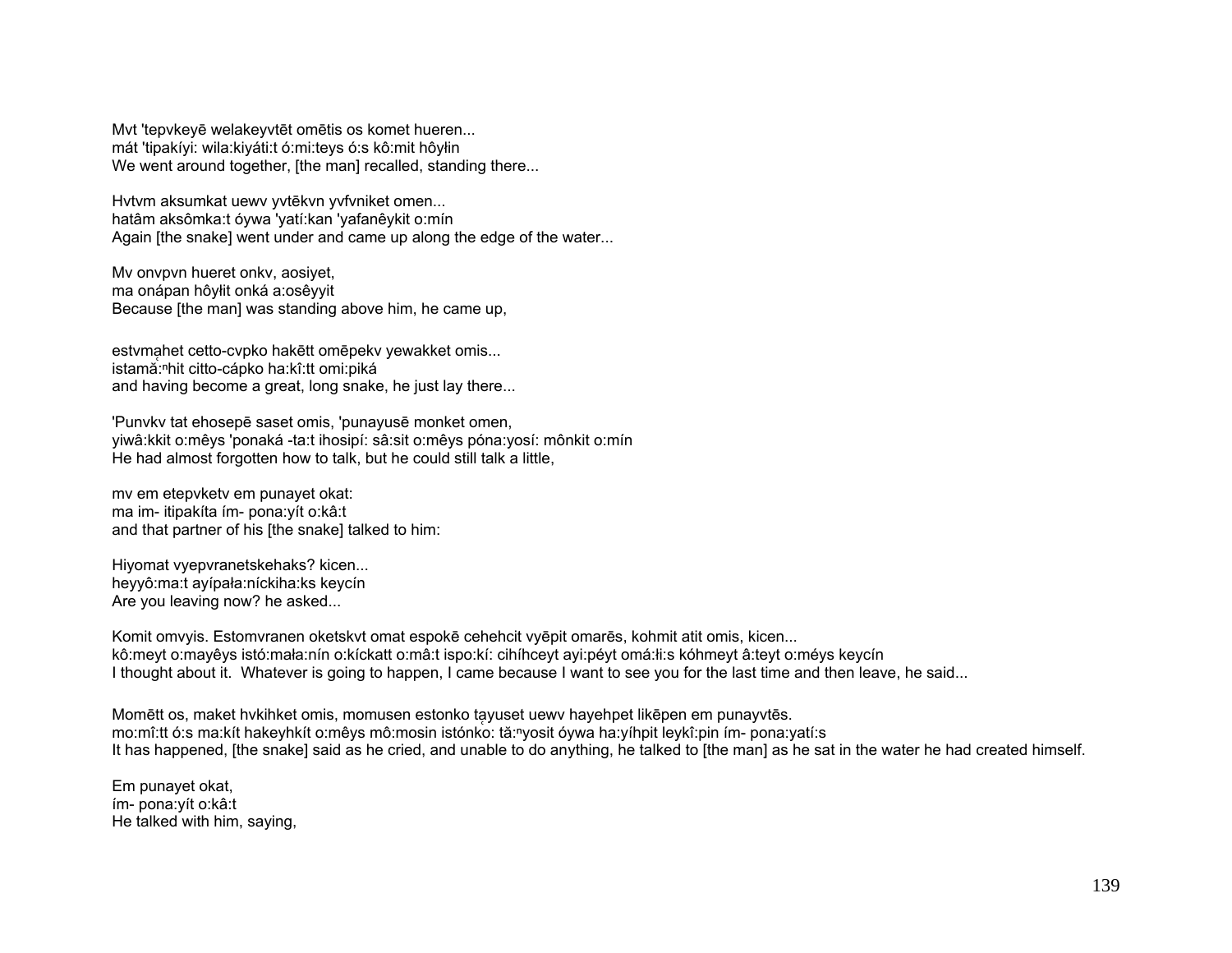Cypuse tat cyhecety tylkusis yecyhecyres. capósi - ta:t cahicitá tăl<sup>n</sup>koseys 'yicahícáli:s My grandmother must come, if only just to see me.

Evypahyet resahtetsken cyhecyres. i: vapáhyit lisáhtíckin cahícáli: s Bring her back with you and she'll see me.

Momen vlahokatskat, cypuse tat uewy onypusan ēyohlikyrēs. mo:mín alá:ho:ká:cka:t capósi -ta:t óywa onáposa:n i:yohléykáłi:s And when you come, my grandmother must sit on the bank right above the water.

Momen cēmet ētusēn liket svokvn hayēcet, 'mvyvhiketsken, vrētt vm etetaken aossarēs, kihcet... mo:mín cí:mit í:tosi:n lêykit sáwkan há:yi:cít máyaheykíckin ali:nt amítita:kín a:óssá:łi:s kéyhcit And you must sit apart shaking a rattle and singing, and when I'm ready I'll come out, he said...

Momusen hylvlatket my ue-hysē-rakko akcēyehpen, momusen my 'tepakytētat erytēpytēs. mô:mosin halală: tkit ma oy-hasi: -łákko akci: yíhpin mô:mosin ma 'tipâ: kati: ta: t iłáti: patí: s Then slowly he entered the big lake and his partner returned [home].

## [new paragraph]

Mont mvn okvtētok, vrēpet ervlakat, ayet mv este-mvnette cetto hakvtē epuse likan erohret mónt mán ô: kati: to: k ali: "pit ilála: kâ: t ă: "yit ma isti-manítti cítto ha: katí: ipósi lêyka: n ilóhlit And as he said, he came back, and kept going until he got to where the grandmother of the young man who'd turned into a snake lived,

em onayvtēs. imóna:vatí:s and told her what had happened.

Mohmen mvn okvtētok, mv hoktalat hvkihket liken... móhmin mán ô: kati: to: k ma hoktâ: la: t hakĕy<sup>n</sup>hkit lêykin After he had spoken, the old lady sat and cried...

Momusen estymytut on omat hecvrany at tylkuset os, makepet omen... mô:mosin istamátot ó:n o:mâ:t hicáła:nayâ:t tăl<sup>n</sup>kosi:t ô:s má:ki:pít o:mín Wherever this place is, I must go see him, she said...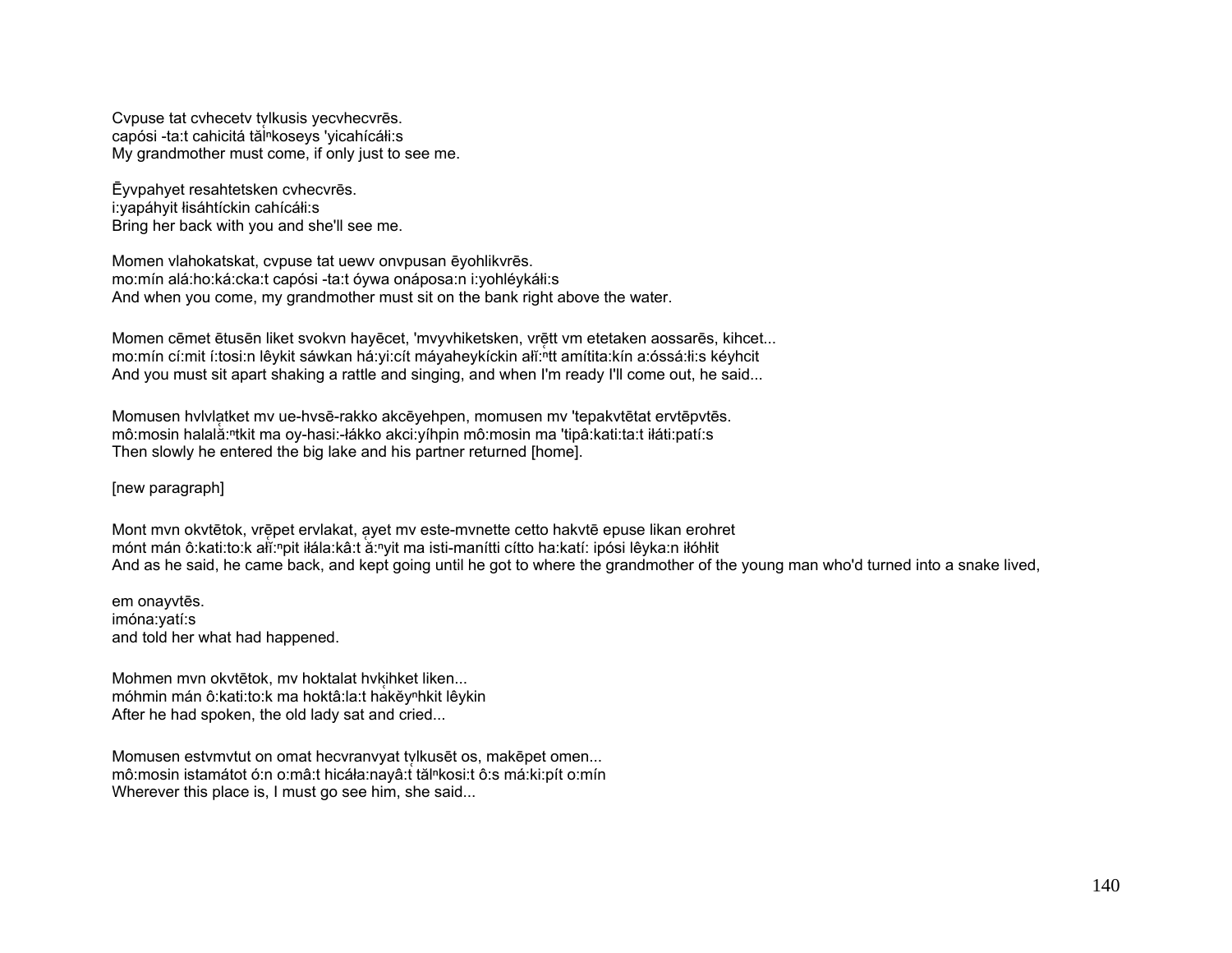Momusen ēyvpahyet esayat 'sayen mv uewv-hvsē-rakko likat eresorvtēs. mô:mosin i:yapáhyit isa:yâ:t sa:yín ma oywa-hasi:-łákko lêyka:t iłíso:łatí:s Then he took her and came to the big lake.

Mohmet mv resorat, estvn mv hoktalat likētayat, móhmit ma łíso:łâ:t ístan ma hoktâ:la:t léyki:tâ:ya:t And when they reached there, where the old woman might sit,

Mvn liketskvrēs, kihcen, uewv onvpvn ohliken... mán leykíckáłi:s kéyhcin óywa onápan ohlêykin he said, You will sit there, and she sat above the water...

Momusen mvn mēcvranen okvtētok, svokv hayēcet, 'mvyvhiken vyēpen... mô:mosin mán mí:cała:nín o:katí:to:k sáwka há:yi:cít máyaheykín ayĭ:<sup>ⁿ</sup>pin Then as he'd been told to do, he shook a rattle and sang for a while...

Momusen mv uewv sēhoneckat aknvrkvpv mahen uewv oksētkē tvlket estvmahen ossicet omen kaken vrēpet ohmvtet... mô:mosin ma óywa si:honícka:t aknałkapá má:hin óywa oksi:tkí: tâlkit istamă:ʰhin ósseycít o:mín kâ:kin ałĭ:ʰpit óhmatit Then near the middle of the dangerous water, [the snake] made great troughs appear, but they remained seated...

Mi uewv aknvrkvpv 'tan afvnket omen, epuse tat hēcet hvkihket ohliken... mêy óywa aknałkapá [i:]tá:n a:fânkit o:mín ipósi -ta:t hî:cit hakeyhkít ohlêykin At a distance he surfaced near the middle of the water, and his grandmother, seeing him so hideous, sat and cried...

Vkueket atet my epuse ohlikat elecusan yvfynket omis 'punyky tat omvlkyn ehosēpvtēt omehpvtet... akoykít a:tít ma ipósi ohlêyka:t ilícosa:n 'yafânkit o:mêys 'ponaká -ta:t omăl<sup>n</sup>kan ihosî:pati:t omíhpatit Moving forward, he came out right below where his grandmother was sitting, but he'd lost his ability to speak...

Atet, yosiyet epuse yohtakhaket ohwakket hvkihket omētok turopuswv ocēt ohwakket omisat... a:tít 'yosêyyit ipósi yohtakhâ:kit ohwâ:kkit hakeyhkít o:mí:to:k tołopóswa ó:ci:t ohwâ:kkit o:mêysa:t He came out and lay across his grandmother, and because he was crying he had tears in his eyes as he lay there...

Momusen a ̜yet mv uewv akhvtvpkē pokēpan vtē̜kuset, mô:mosin ă:<sup>ⁿ</sup>yit ma óywa akhatápki: pó:ki:pâ:n atĭ:<sup>ⁿ</sup>kosit Then after a while, he began going back down into the water, and as soon as he had gone down completely,

mv hoktvlē ohlikvtē vtēkat fakke estahcet, ma hoktalí: ohlêykati: atî:ka:t fákki istáhcit he broke the ground [leading] up to where the old lady sat,